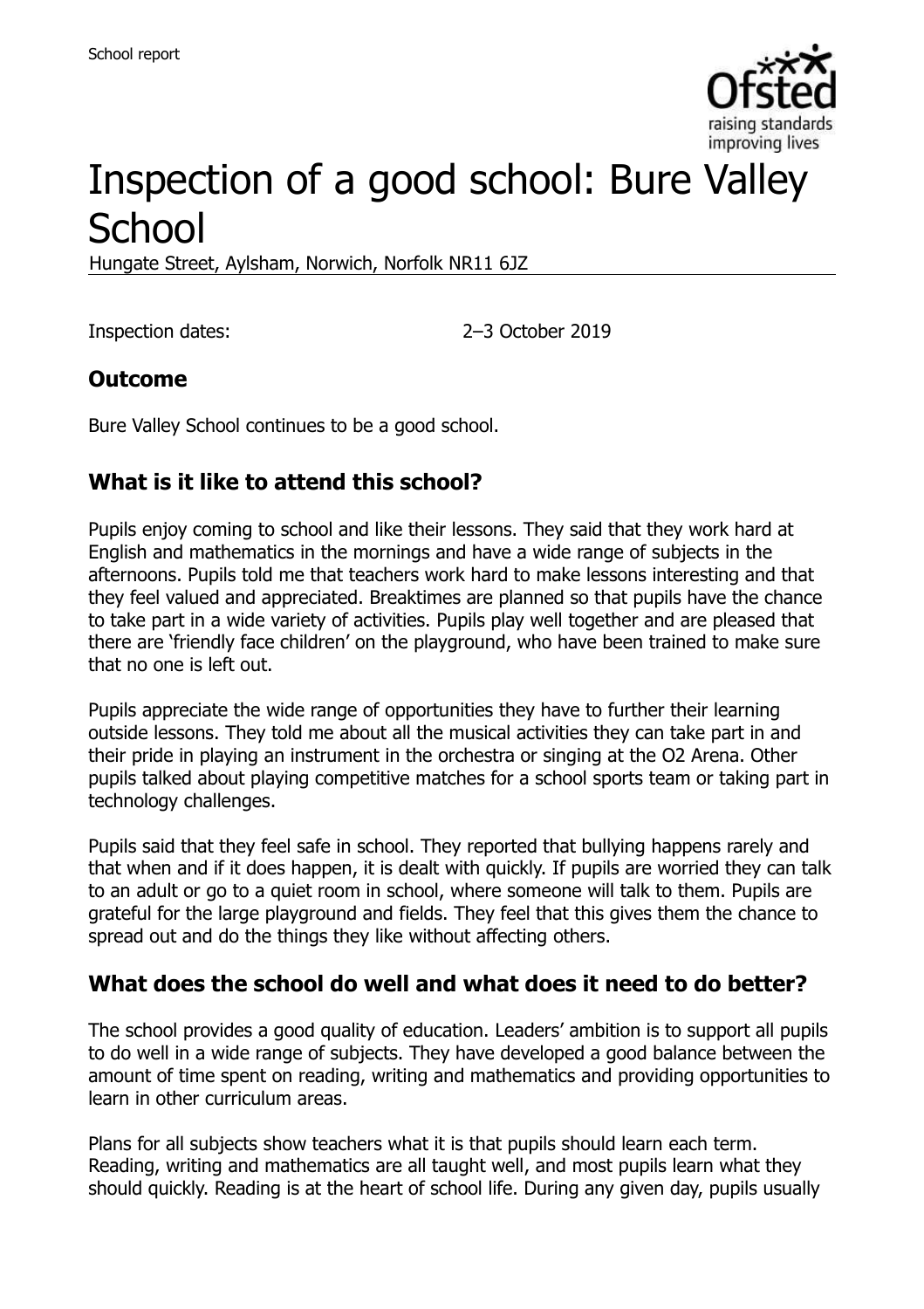

get a number of chances to read. This may be quietly to themselves, as part of a taught lesson, or in the library. Pupils' faces lit up when I asked them about the stories that teachers read to them. They really enjoy these times, which are usually at the end of the day.

There is a clear plan to support pupils who find reading hard. Extra support is given quickly from the beginning of Year 3. Teachers and support staff are trained well to teach phonics, but on occasion give answers too quickly, rather than giving pupils time to think. Across all year groups, a number of pupils still struggle to spell words that they should be able to spell by their age. This is because the curriculum does not place enough emphasis on the learning of spellings and their use as a writing skill.

Mathematics is taught and led well so that the majority of pupils make good progress. This is particularly true in the area of mental arithmetic. For example, pupils enjoy trying to achieve the many times-table awards that are available through the 'Rockstar' challenge. The curriculum has been planned effectively in each year group so that learning progresses during the year and from one year to the next. This works well, except for the first term in Year 3.

Mathematics assessment of pupils does not ensure that gaps are picked up quickly. As a result, pupils do not catch up swiftly enough. Pupils of all ages apply their knowledge of mathematics well to problem-solving and reasoning activities. In other classes, learning sometimes slows when the teacher's subject knowledge is not strong enough to ensure that all groups of pupils do equally well.

In other curriculum subjects, lessons are planned and taught well. Leaders have thought about what they want pupils to learn and set this out clearly. Pupils can talk confidently about what they should know in subjects such as history, art or music. Music and sports are real strengths of the school. In music, every pupil learns an instrument for all four years of their time at school. The quality of education is effective in music, and pupils reach high levels of performance.

Overall, parents and carers are overwhelmingly supportive of the school's work.

Behaviour in class is good. Pupils pay close attention to the teacher and work hard when given activities to do.

Teachers consider the needs of all pupils when planning their lessons. They have received regular training on how to adapt lessons for pupils with special educational needs and/or disabilities (SEND). This means that these pupils generally make good progress in class and throughout their time in school.

Leaders have ensured that staff workload implications are fully considered when introducing new policies.

## **Safeguarding**

The arrangements for safeguarding are effective.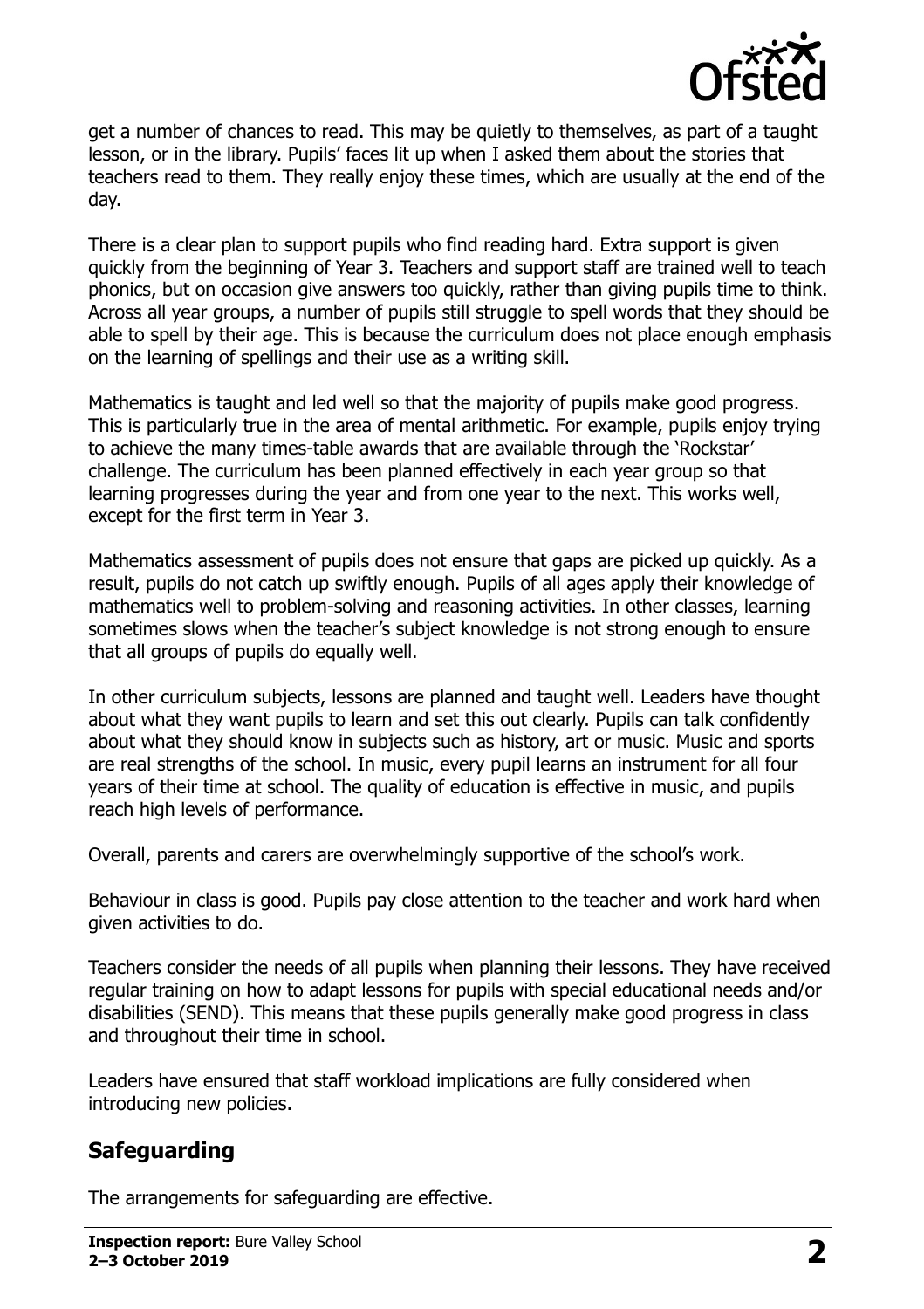

Pupils spoke highly of the support they receive to deal with any concerns that they might have, so that they can focus better on lessons and their work. Weekly staff briefings are used to share appropriate information more widely and ensure that staff remain watchful. Staff have been trained well to look for signs of neglect or abuse. There is an effective system in place to record any concern, no matter how small. These concerns are followed up thoroughly by those senior leaders responsible for safeguarding. The school carries out all the required recruitment and other checks to ensure that anyone working at the school, or indeed visiting, is safe to work with children.

# **What does the school need to do to improve?**

## **(Information for the school and appropriate authority)**

- The generally strong curriculum in all subjects and across all year groups is not effectively planned for pupils at the beginning of Year 3. The content of the curriculum in mathematics does not provide appropriate opportunities for those pupils with gaps in their knowledge to receive the support that they need to get off to a good start. This is also true for pupils' ability to spell. Leaders need to ensure that the content taught in the first term of Year 3 is carefully planned to support all pupils as they make the transition from key stage 1.
- $\blacksquare$  In some classes and activities, such as mathematics and the teaching of phonics, teachers need to further develop their subject knowledge so that they can support and challenge appropriately.

## **Background**

When we have judged a school to be good, we will then normally go into the school about once every four years to confirm that the school remains good. This is called a section 8 inspection of a good school or non-exempt outstanding school. We do not give graded judgements on a section 8 inspection. However, if we find some evidence that the school could now be better than good or that standards may be declining, then the next inspection will be a section 5 inspection. Usually this is within one to two years of the date of the section 8 inspection. If we have serious concerns about safeguarding, behaviour or the quality of education, we will convert the section 8 inspection to a section 5 inspection immediately.

This is the first section 8 inspection since we judged the school to be good on 4 February 2016.

## **How can I feed back my views?**

You can use [Ofsted Parent View](https://parentview.ofsted.gov.uk/) to give Ofsted your opinion on your child's school, or to find out what other parents and carers think. We use Ofsted Parent View information when deciding which schools to inspect, when to inspect them and as part of their inspection.

The Department for Education has further [guidance](http://www.gov.uk/complain-about-school) on how to complain about a school.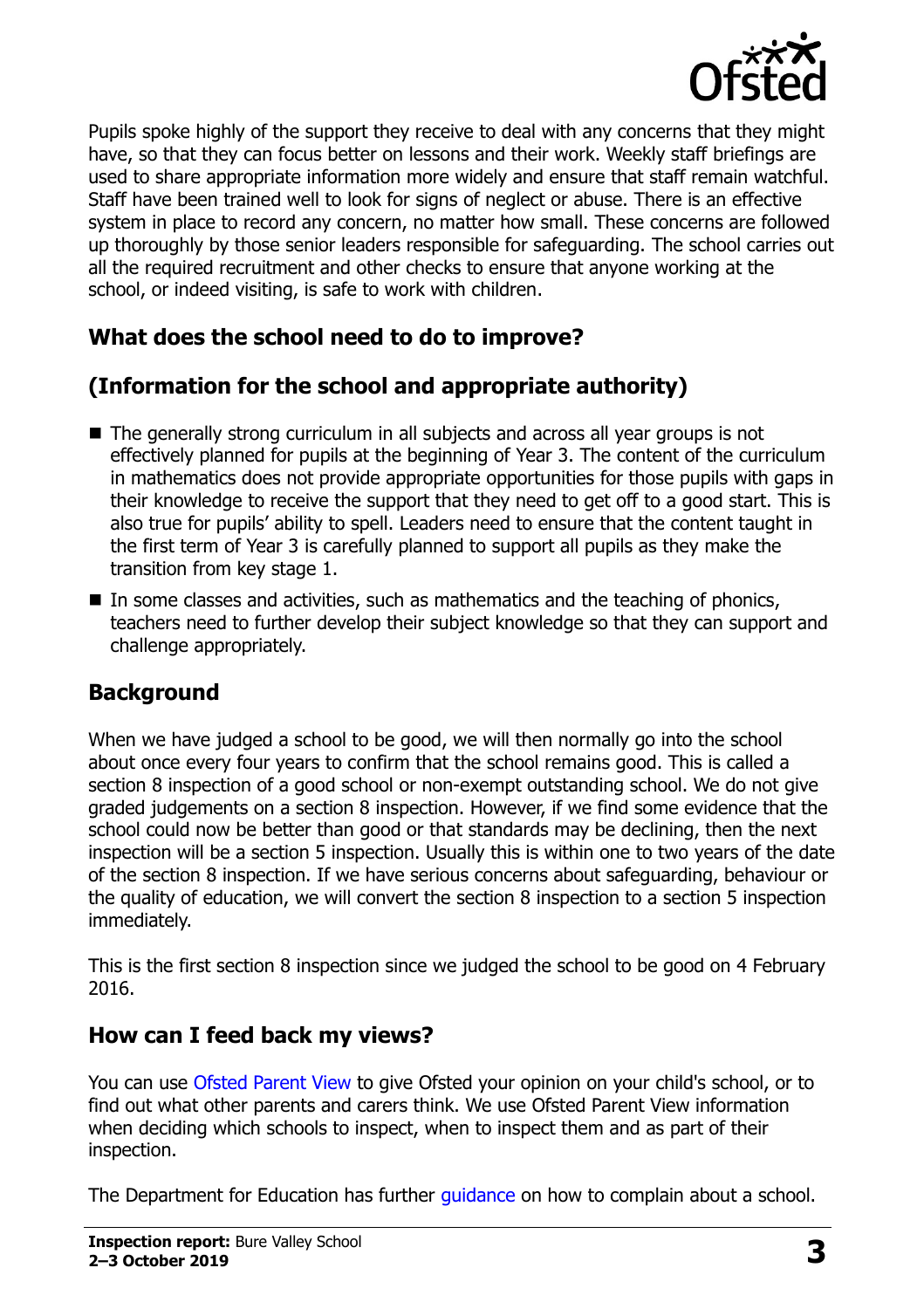

If you are not happy with the inspection or the report, you can [complain to Ofsted.](https://www.gov.uk/complain-ofsted-report)

#### **Further information**

You can search for [published performance information](http://www.compare-school-performance.service.gov.uk/) about the school.

In the report, ['disadvantaged pupils'](http://www.gov.uk/guidance/pupil-premium-information-for-schools-and-alternative-provision-settings) refers to those pupils who attract government pupil premium funding: pupils claiming free school meals at any point in the last six years and pupils in care or who left care through adoption or another formal route.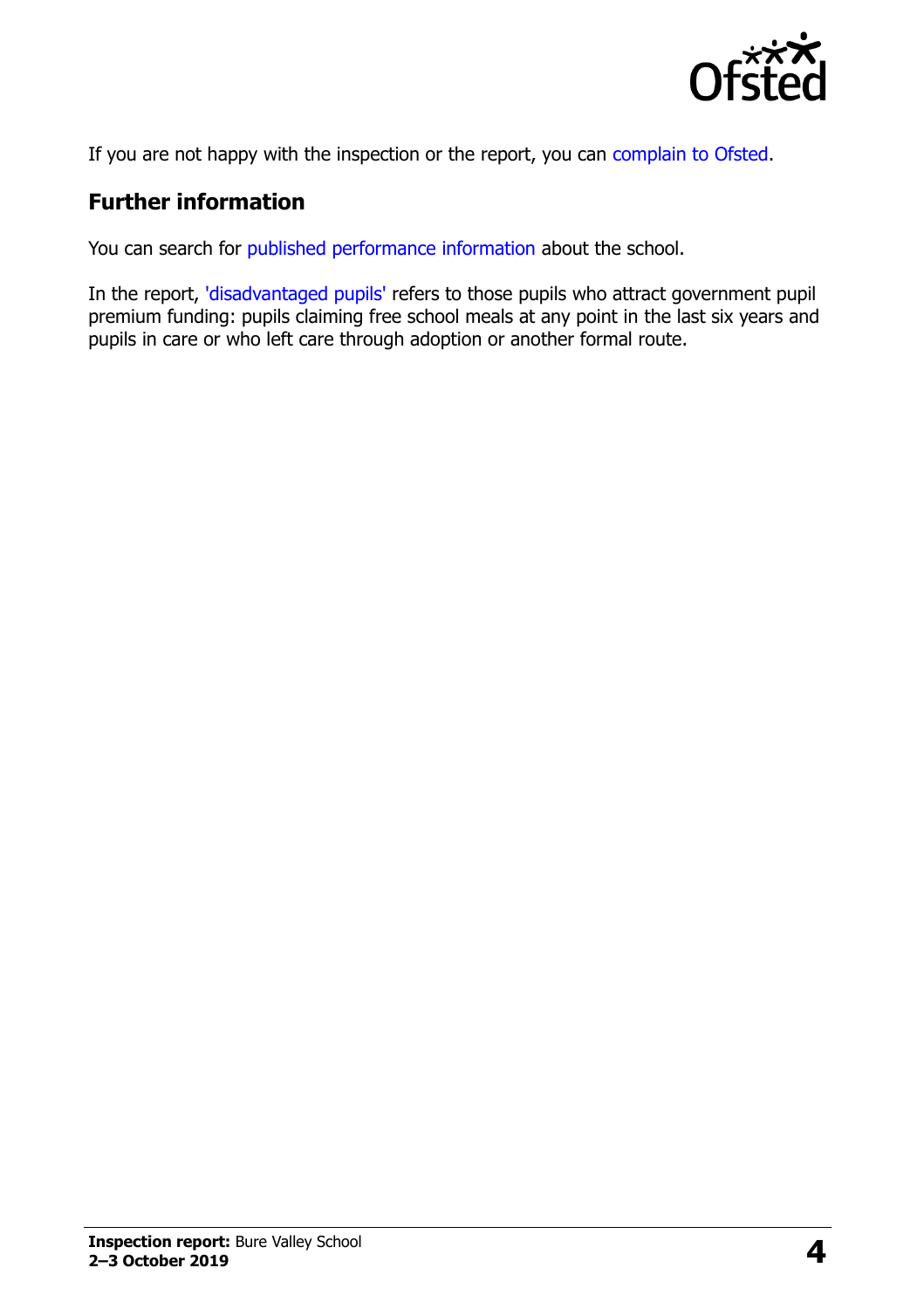

#### **School details**

| Unique reference number             | 120911                                                                  |
|-------------------------------------|-------------------------------------------------------------------------|
| <b>Local authority</b>              | <b>Norfolk</b>                                                          |
| <b>Inspection number</b>            | 10110266                                                                |
| <b>Type of school</b>               | Junior                                                                  |
| <b>School category</b>              | Foundation                                                              |
| Age range of pupils                 | 7 to 11                                                                 |
| <b>Gender of pupils</b>             | Mixed                                                                   |
| Number of pupils on the school roll | 259                                                                     |
| <b>Appropriate authority</b>        | The governing body                                                      |
| <b>Chair of governing body</b>      | Jenny Youngs                                                            |
| <b>Headteacher</b>                  | Duncan Spalding (executive headteacher)<br>Jamie Olney (head of school) |
| <b>Website</b>                      | www.burevalleyschool.org.uk                                             |
| Date of previous inspection         | 3-4 February 2016                                                       |

## **Information about this school**

■ Bure Valley School is part of the Aylsham Learning Federation, which was formed in July 2016 and consists of Bure Valley School, Aylsham High School and John of Gaunt Infant and Nursery School.

## **Information about this inspection**

- The inspector met with the executive headteacher, the head of school, class teachers and governors.
- During the inspection, the inspector focused on the quality of education in reading, mathematics and music. In addition, topic books were looked at to evaluate the quality of education in other curriculum subjects.
- $\blacksquare$  Meetings were held with subject leaders in reading, mathematics and music, the special educational needs coordinator (SENCo) and several groups of pupils.
- The inspector visited lessons, looking at pupils' work and talking to them about what it is like to learn in lessons and to be a part of Bure Valley School. There were no pupil responses to the Ofsted pupil questionnaire.
- The inspector checked the school's records for safeguarding and systems for safe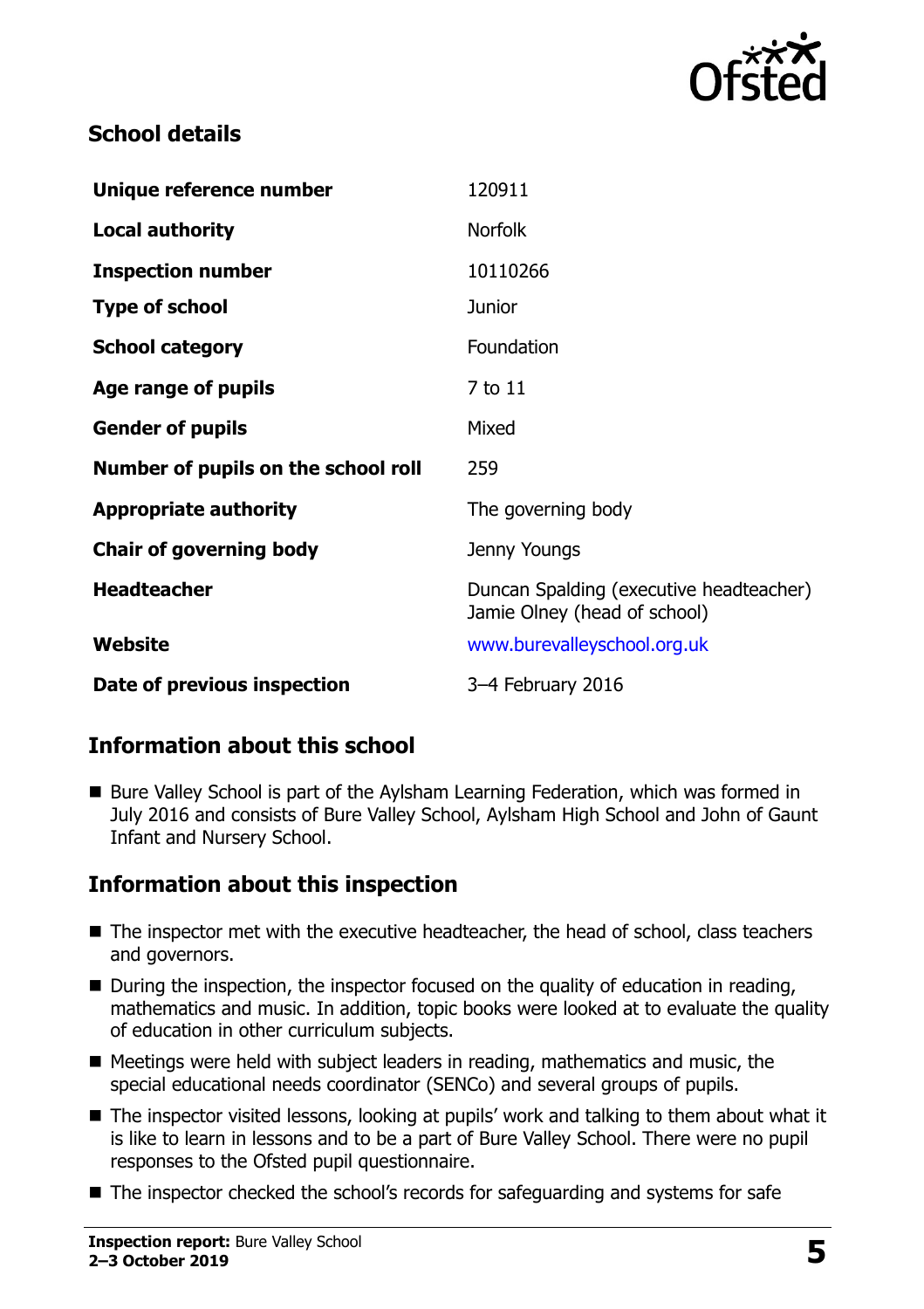

recruitment. He spoke to pupils in class, in the library and at playtime about whether they felt safe at school and how frequent bullying is.

- Time was taken to observe pupils before school, at break and lunchtime, in class, during assembly and moving around the school.
- The inspector spoke to a number of parents at the beginning of the school day and took into account the views of 52 parents who completed the Ofsted Parent View survey; 39 written comments in this survey were also considered.
- The inspection took into account nine survey responses from staff.

#### **Inspection team**

Duncan Ramsey, lead inspector **Ofsted Inspector**